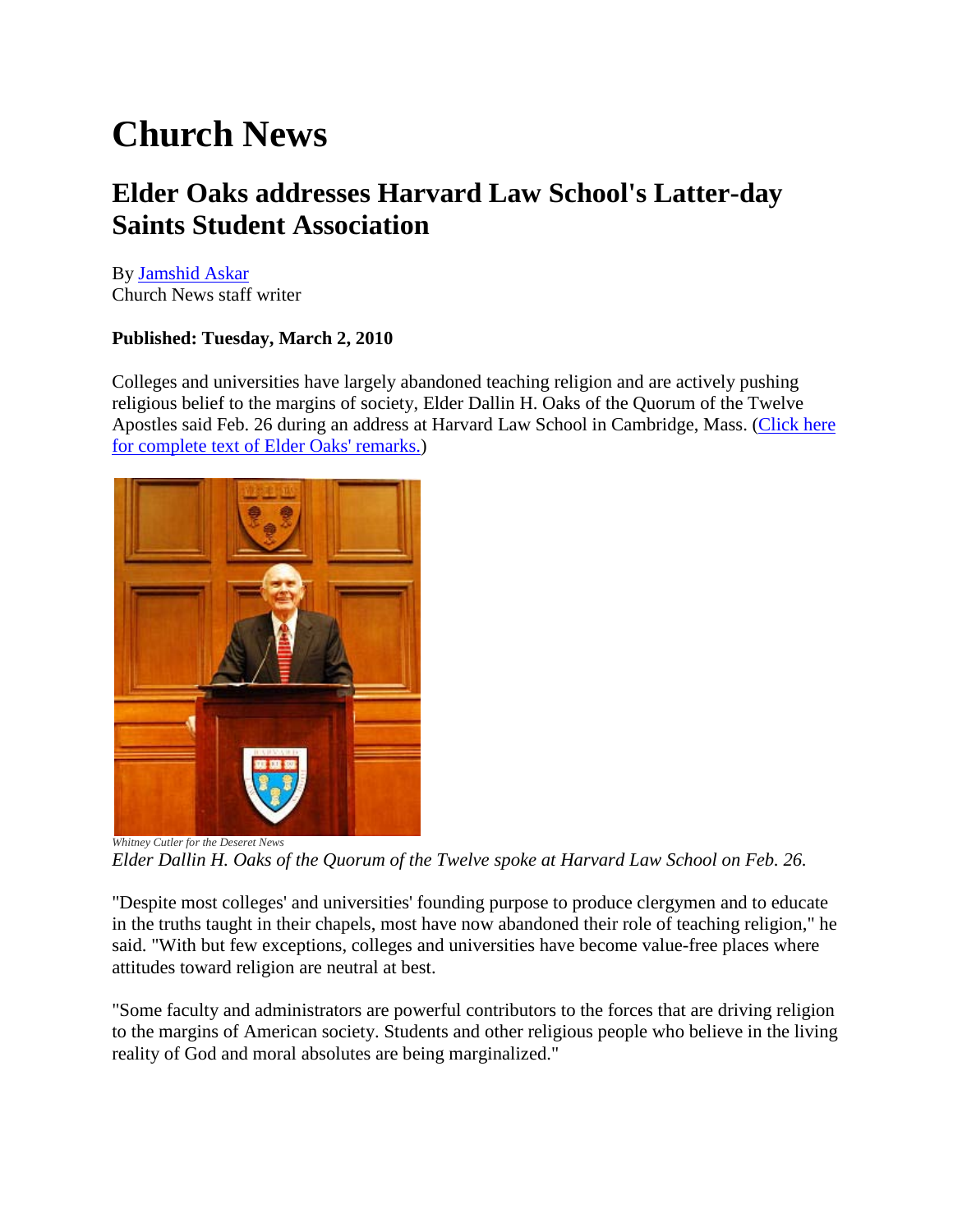

*Matt Hutchins/Harvard Law Record*

Elder Oaks' Harvard speech in the was sponsored by the law school's Latter-day Saints Student Association. Harvard law professor Mary Ann Glendon, the faculty adviser for the LDS student group as well as a devout Catholic and former U.S. ambassador to the Vatican, introduced him.

Fundamentals of faith

In addition to talking about how higher education is antagonizing faith, he spoke in plain terms about foundational pillars of LDS faith such as the nature of God, the purpose of life and personal revelation.



*Whitney Cutler for the Deseret News*

"My object," he said, "is to illuminate several premises and ways of thinking that are at the root of some misunderstandings about our doctrine and practice.  $&\#8230;$ 

"My first fundamental premise of our faith is that God is real and so are eternal truths and values not provable by current scientific methods. These ideas are inevitably linked. Like other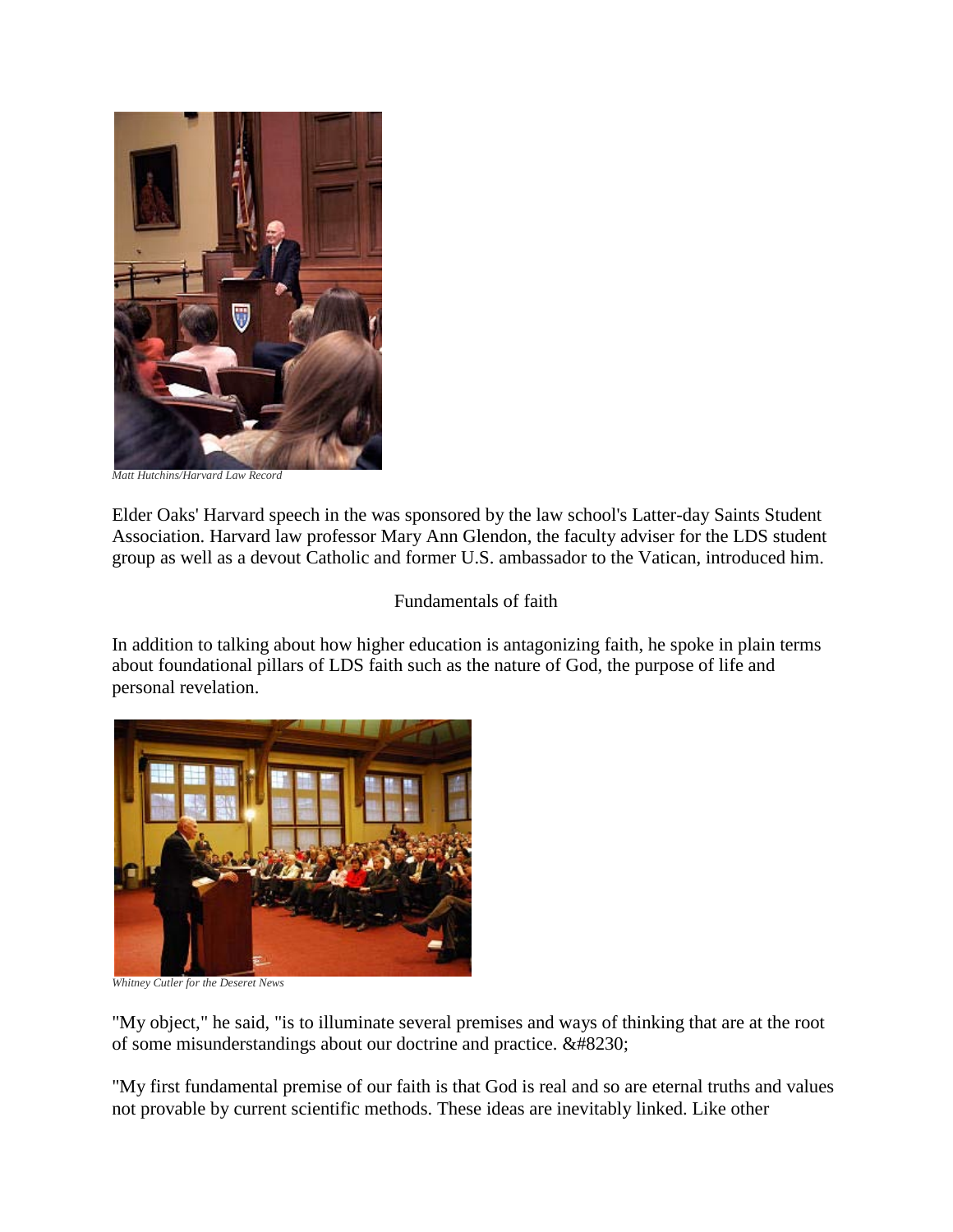believers, we proclaim the existence of the ultimate lawgiver, God our Eternal Father, and the existence of moral absolutes. We reject the moral relativism that is becoming the unofficial creed of much of American culture."



*Matt Hutchins/Harvard Law Record*

Speaking in the 300-seat Ames Courtroom filled to capacity largely by students from Harvard's law and divinity schools, Elder Oaks articulated the foundational LDS belief that earthly existence is the second of three distinct phases all mankind will pass through.

"Our theology begins with the assurance that we lived as spirits before we came to this earth," he said. "It affirms that this mortal life has a purpose. And it teaches that our highest aspiration is to become like our Heavenly Parents, which will empower us to perpetuate our family relationships throughout eternity."



*Whitney Cutler for the Deseret News*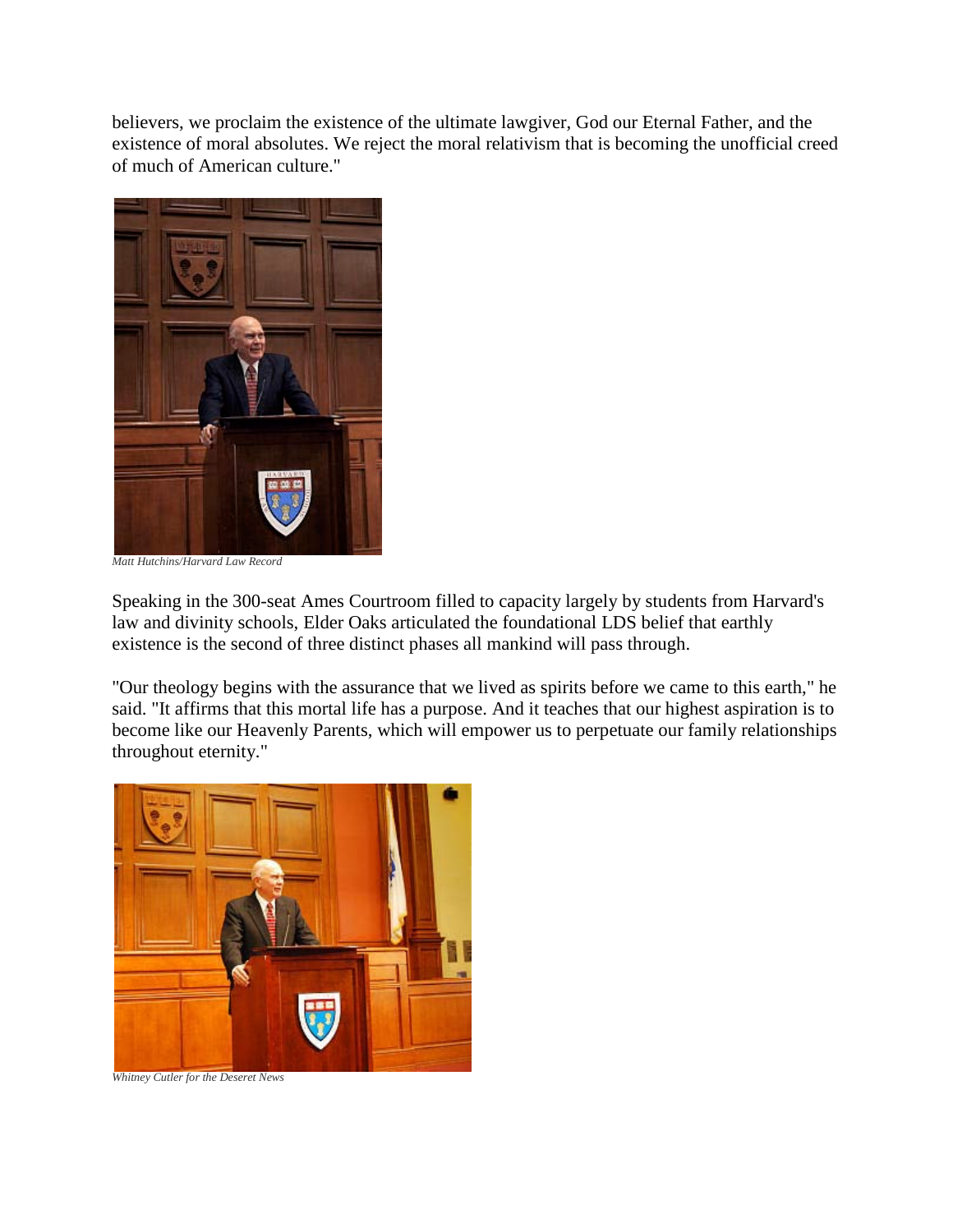Furthering his philosophical foray into life's purpose, Elder Oaks enumerated that traditional marriage and gender are inherent in life's divinely designed purpose.

He said: "There are many political, legal, and social pressures for changes that de-emphasize the importance or change the definition of marriage, confuse gender, or homogenize the differences between men and women that are essential to accomplish God's great Plan of Happiness. Our eternal perspective sets us against such changes."



*Whitney Cutler for the Deseret News*

Near the end of his remarks, Elder Oaks explained why personal revelation is so important to all Church members.

"Some wonder how members of The Church of Jesus Christ of Latter-day Saints accept a modern prophet's teachings to guide their personal lives, something that is unusual in most religious traditions," he said. "Our answer to the charge that Latter-day Saints follow their leaders out of 'blind obedience' is … personal revelation. We respect our leaders and presume inspiration in their leadership of the Church and in their teachings. But we are all privileged and encouraged to confirm their teachings by prayerfully seeking and receiving revelatory confirmation directly from God."

#### Questions and answers

After speaking for approximately 45 minutes, Elder Oaks answered questions from the audience on a wide range of topics including California's Proposition 8, the nature of adoptive families and how to gain a personal witness of the truthfulness of the restored gospel.